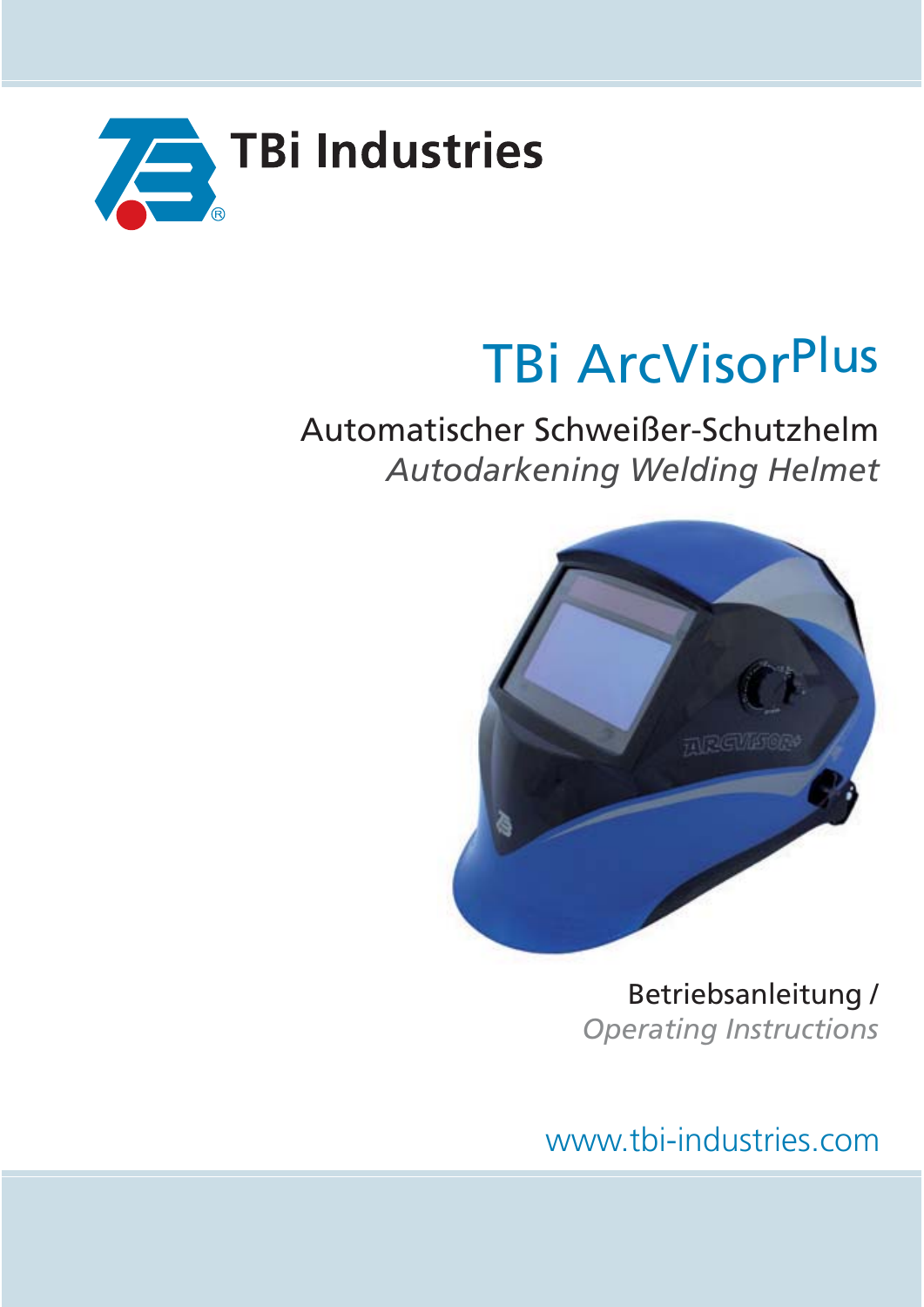| <b>Index</b>               |                                                                                                                                                                                                                                                                                                                                                                                                                                                                                                                                                                                                                                                                                                                                                                                                                                                                                                                                                                                                                                                                                                                                                                                                                                                                                                                                                                                                |         |  |  |
|----------------------------|------------------------------------------------------------------------------------------------------------------------------------------------------------------------------------------------------------------------------------------------------------------------------------------------------------------------------------------------------------------------------------------------------------------------------------------------------------------------------------------------------------------------------------------------------------------------------------------------------------------------------------------------------------------------------------------------------------------------------------------------------------------------------------------------------------------------------------------------------------------------------------------------------------------------------------------------------------------------------------------------------------------------------------------------------------------------------------------------------------------------------------------------------------------------------------------------------------------------------------------------------------------------------------------------------------------------------------------------------------------------------------------------|---------|--|--|
| <b>English</b>             | Safety instructions                                                                                                                                                                                                                                                                                                                                                                                                                                                                                                                                                                                                                                                                                                                                                                                                                                                                                                                                                                                                                                                                                                                                                                                                                                                                                                                                                                            | page 13 |  |  |
|                            | Warranty                                                                                                                                                                                                                                                                                                                                                                                                                                                                                                                                                                                                                                                                                                                                                                                                                                                                                                                                                                                                                                                                                                                                                                                                                                                                                                                                                                                       | page 14 |  |  |
|                            | <b>Product features</b>                                                                                                                                                                                                                                                                                                                                                                                                                                                                                                                                                                                                                                                                                                                                                                                                                                                                                                                                                                                                                                                                                                                                                                                                                                                                                                                                                                        | page 15 |  |  |
|                            | <b>Technical Data</b>                                                                                                                                                                                                                                                                                                                                                                                                                                                                                                                                                                                                                                                                                                                                                                                                                                                                                                                                                                                                                                                                                                                                                                                                                                                                                                                                                                          | page 15 |  |  |
|                            | Preparing the helmet                                                                                                                                                                                                                                                                                                                                                                                                                                                                                                                                                                                                                                                                                                                                                                                                                                                                                                                                                                                                                                                                                                                                                                                                                                                                                                                                                                           | page 16 |  |  |
|                            | Use                                                                                                                                                                                                                                                                                                                                                                                                                                                                                                                                                                                                                                                                                                                                                                                                                                                                                                                                                                                                                                                                                                                                                                                                                                                                                                                                                                                            | page 20 |  |  |
|                            | <b>Maintenance and Care</b>                                                                                                                                                                                                                                                                                                                                                                                                                                                                                                                                                                                                                                                                                                                                                                                                                                                                                                                                                                                                                                                                                                                                                                                                                                                                                                                                                                    | page 21 |  |  |
|                            | Trouble shooting guide                                                                                                                                                                                                                                                                                                                                                                                                                                                                                                                                                                                                                                                                                                                                                                                                                                                                                                                                                                                                                                                                                                                                                                                                                                                                                                                                                                         | page 21 |  |  |
|                            | <b>Replacement parts</b>                                                                                                                                                                                                                                                                                                                                                                                                                                                                                                                                                                                                                                                                                                                                                                                                                                                                                                                                                                                                                                                                                                                                                                                                                                                                                                                                                                       | page 22 |  |  |
|                            | Disposal                                                                                                                                                                                                                                                                                                                                                                                                                                                                                                                                                                                                                                                                                                                                                                                                                                                                                                                                                                                                                                                                                                                                                                                                                                                                                                                                                                                       | page 23 |  |  |
| <b>Safety instructions</b> |                                                                                                                                                                                                                                                                                                                                                                                                                                                                                                                                                                                                                                                                                                                                                                                                                                                                                                                                                                                                                                                                                                                                                                                                                                                                                                                                                                                                |         |  |  |
| <b>Note</b><br>T           | Carefully read the operating instructions for the TBi ArcVisorPlus<br>before using the product for the first time. Please keep this manual<br>for future reference.                                                                                                                                                                                                                                                                                                                                                                                                                                                                                                                                                                                                                                                                                                                                                                                                                                                                                                                                                                                                                                                                                                                                                                                                                            |         |  |  |
| Danger!                    | Grave injuries (e.g. to the eyes) may result from ignoring the<br>following safety instructions and warnings. This operating manu-<br>al must be read thoroughly before using the product and given<br>instructions must be followed at all times.                                                                                                                                                                                                                                                                                                                                                                                                                                                                                                                                                                                                                                                                                                                                                                                                                                                                                                                                                                                                                                                                                                                                             |         |  |  |
| <b>Read bevor use!</b>     | 1. The accident prevention regulations as well as in-house and nati-<br>onal safety-related provisions must be strictly observed.<br>2. The Auto-darkening welding helmet TBi ArcVisorplus may only<br>be used according to its intended use.<br>3. When beginning work, the correct settings and function of the<br>helmet must be tested by igniting an arc for a short time. If<br>necessary, readjust the settings. If there are any doubts if the<br>helmet is working properly, stop using it and contact your dealer.<br>4. The auto-darkening welding helmet must not be used when the<br>filter and sensors are exposed to strong direct sunlight. The reli-<br>able detection of the welding arc cannot be guaranteed in this<br>situation.<br>5. This helmet is not suitable for use with Laser or oxyfuel welding,<br>Laser-cutting or for over-head welding.<br>6. The TBI ArcVisorPlus helmet does not protect against explosions<br>or corrosive agents.<br>7. The helmet does not protect against strong impact of objects.<br>8. When using the welding helmet while grinding, the auto-dar-<br>kening function of the helmet must be switched off by setting<br>the slide switch to position "Grind". This will make sure that the<br>work area is always visible. Warning! The helmet does offer little<br>protection against penetration of high velocity particles or hot |         |  |  |

Deutsch English Deutsch

English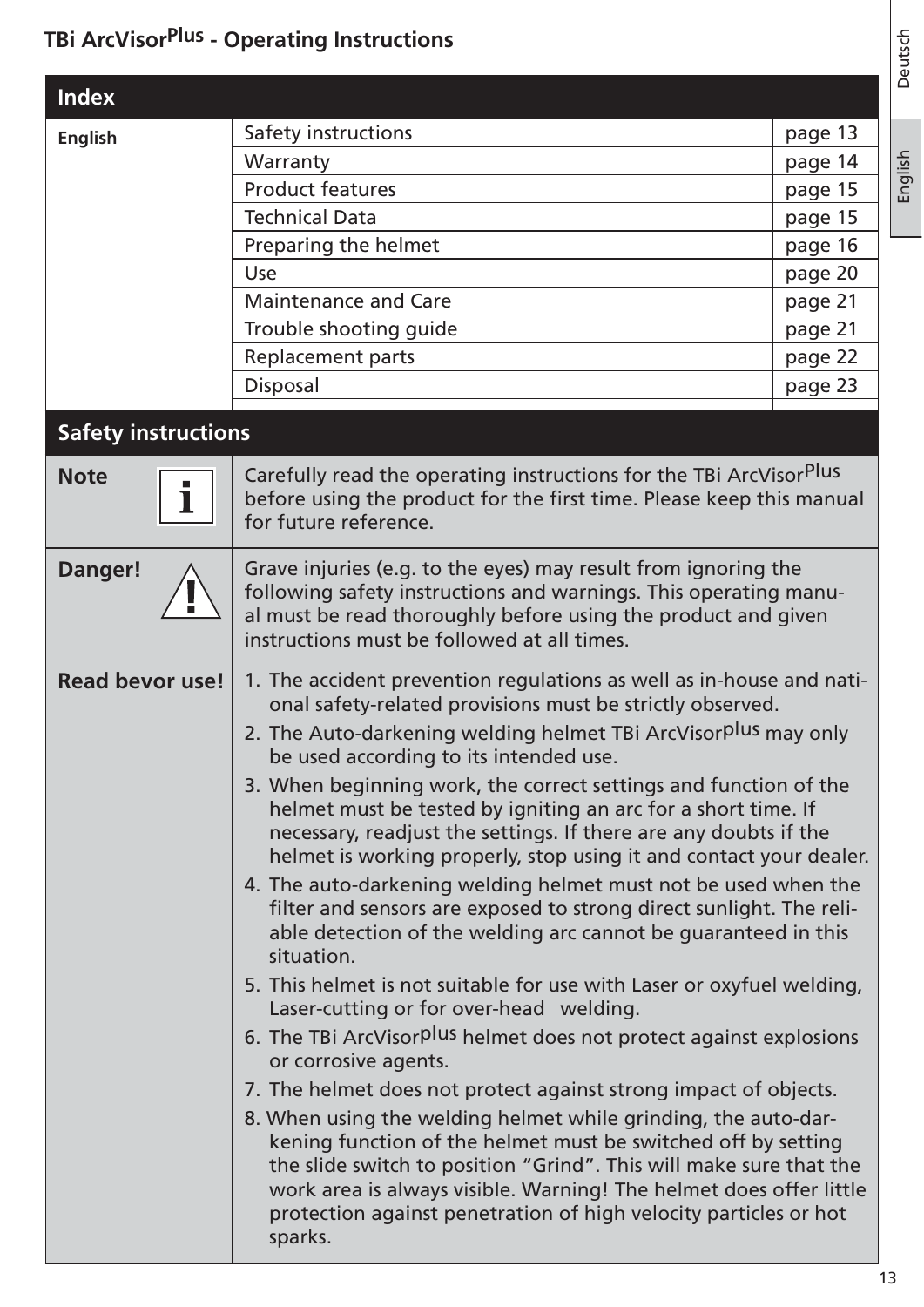| <b>Safety instructions</b> |                                                                                                                                                                                                                                                                                                                                                                         |
|----------------------------|-------------------------------------------------------------------------------------------------------------------------------------------------------------------------------------------------------------------------------------------------------------------------------------------------------------------------------------------------------------------------|
|                            | 9. The helmet must not be used in temperatures below -5 °C (23 °F)<br>or above 55 °C (131 °F).                                                                                                                                                                                                                                                                          |
|                            | 10. Check all parts for wear and tear before every use of the helmet.<br>Replace all wear parts on a regular basis. Immedeately replace<br>the protective shields if they are scratched, broken or pitted.<br>Before each use of the helmet, press the "Test" button and<br>check the correct functioning of the autodarkening filter.                                  |
|                            | 11. Make sure that the front of the filter (solar cells, opto-electronic<br>sensors) and the protective shields are clean and are not cove-<br>red by other parts. Otherwise, the filter may not work properly.<br>Protect the filter from liquids and dirt.                                                                                                            |
|                            | 12. Do not use any other replacement parts except those listed in<br>the spare parts list of this manual. Do not modify the helmet in<br>any way. Unauthorized modifications or the use of not specified<br>replacement parts will void the CE declaration of conformity.<br>Unsuitable replacement parts may lead to grave injuries of the<br>user (e.g. of the eyes). |
|                            |                                                                                                                                                                                                                                                                                                                                                                         |
| <b>Warranty</b>            |                                                                                                                                                                                                                                                                                                                                                                         |
|                            |                                                                                                                                                                                                                                                                                                                                                                         |
|                            | Before delivery, our products are carefully checked. We guarantee,<br>that each product is free from defects of material and workmanship<br>at the time of delivery and is functioning according to its intended<br>use for one year after purchase. Consumables are exempt from this<br>warranty.                                                                      |
|                            | The warranty does not cover any damages or functional defects<br>resulting from                                                                                                                                                                                                                                                                                         |
|                            | - overloading, abusing or diverting from intended use of the product,<br>collisions or accidents                                                                                                                                                                                                                                                                        |
|                            | - non compliance with instructions stated in this operation manual                                                                                                                                                                                                                                                                                                      |
|                            | - improper installation or assembly                                                                                                                                                                                                                                                                                                                                     |
|                            | - insufficient maintenance                                                                                                                                                                                                                                                                                                                                              |
|                            | - modifying the product from its original state                                                                                                                                                                                                                                                                                                                         |
|                            | - chemical influences                                                                                                                                                                                                                                                                                                                                                   |
|                            | - normal wear and tear                                                                                                                                                                                                                                                                                                                                                  |
|                            | TBi Industries assumes no liability other than for replacement or<br>repair of faulty parts. If warranty is claimed, the product must be<br>sent to our facilities in Fernwald for checking and repairing. Please<br>contact our sales team first.                                                                                                                      |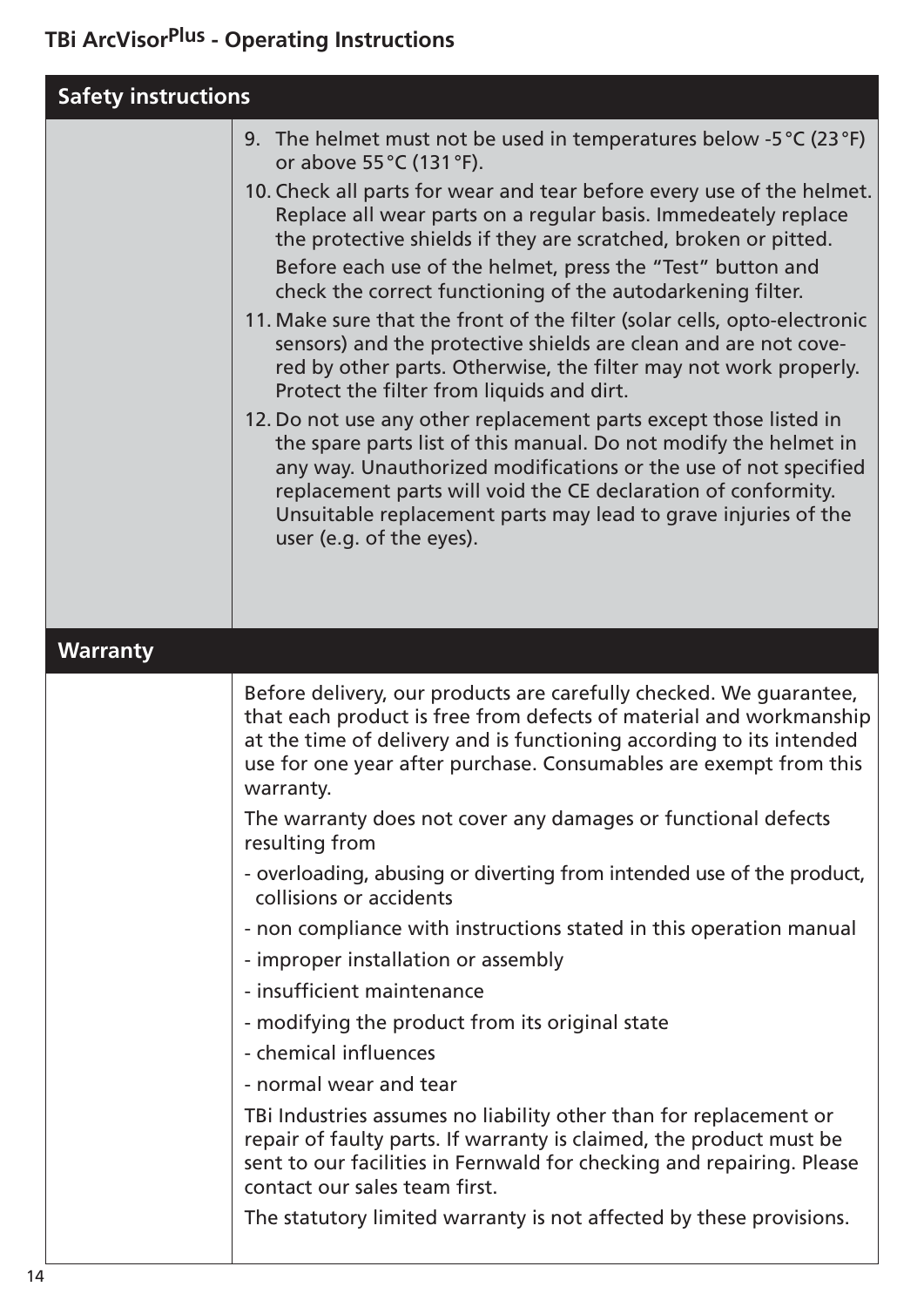| <b>Product features</b> |                                                                                                                                                                                                                                                                                                                                                                                    |
|-------------------------|------------------------------------------------------------------------------------------------------------------------------------------------------------------------------------------------------------------------------------------------------------------------------------------------------------------------------------------------------------------------------------|
|                         | The auto-darkening welding helmet TBi ArcVisorPlus has been<br>developped to protect the face and eyes of the welder from spatter<br>and radiation under normal working conditions. The headband is<br>equipped with multiple adjustment possibilities for best adaptation<br>to every welder, an important prerequisite for ergonomic work.                                       |
|                         | The electronic filter detects automatically the start of welding and<br>will darken the filter within a very short time to the chosen dark<br>shade. In stand-by state, the filter is switched off and in its bright<br>state, so that the welder can see his work. It is possible to deacti-<br>vate the auto-darkening function and to use the helmet for easy<br>grinding work. |
|                         | The dark shade can be infinitely adjusted from DIN 9 to DIN 13 by<br>turning the adjustment knob outside the helmet. This allows for<br>optimum adaptation to the work.                                                                                                                                                                                                            |
|                         | Additionally, the sensitivity of the arc sensors and the delay for<br>return to the bright state (after welding) can be adjusted. When<br>welding with high amperage, a longer delay is easier on the eyes,<br>as the weld will glow for a short while.                                                                                                                            |
|                         | The filter of the welding helmet TBi ArcVisorPlus is equipped with a<br>high-quality UV filter which is always active. This strong UV protec-<br>tion will significantly add to the protection and well-being of the<br>welder.                                                                                                                                                    |
|                         | The helmet is powered by solar cells and two lithium batteries.<br>The batteries can be exchanged, their life time is between 5 to 7<br>years with typical use.                                                                                                                                                                                                                    |
|                         | The electronics will switch off automatically when the helmet is<br>not in use.                                                                                                                                                                                                                                                                                                    |
|                         |                                                                                                                                                                                                                                                                                                                                                                                    |

#### **Technical Data**

| Permitted welding processes       | MIG/MAG (GMAW), TIG and Plasma welding, Plasma cutting |
|-----------------------------------|--------------------------------------------------------|
| <b>Filter dimensions</b>          | 128 x 102.5 mm                                         |
| Dimensions of viewing area        | 98 x 55 mm (3.86 x 2.17 inch)                          |
| <b>Bright shade</b>               | DIN <sub>4</sub>                                       |
| Dark shade                        | DIN 9 - 13, infinitely adjustable                      |
| UV/IR-protection                  | always active, DIN 16                                  |
| Filter quality classification     | 1/1/1/1                                                |
| <b>Technical specifications</b>   | according to EN379, EN175 and ANSI / ISEA Z87.1        |
| Response time<br>(bright to dark) | 1 / 20'000 s (typical)                                 |
|                                   |                                                        |

Deutsch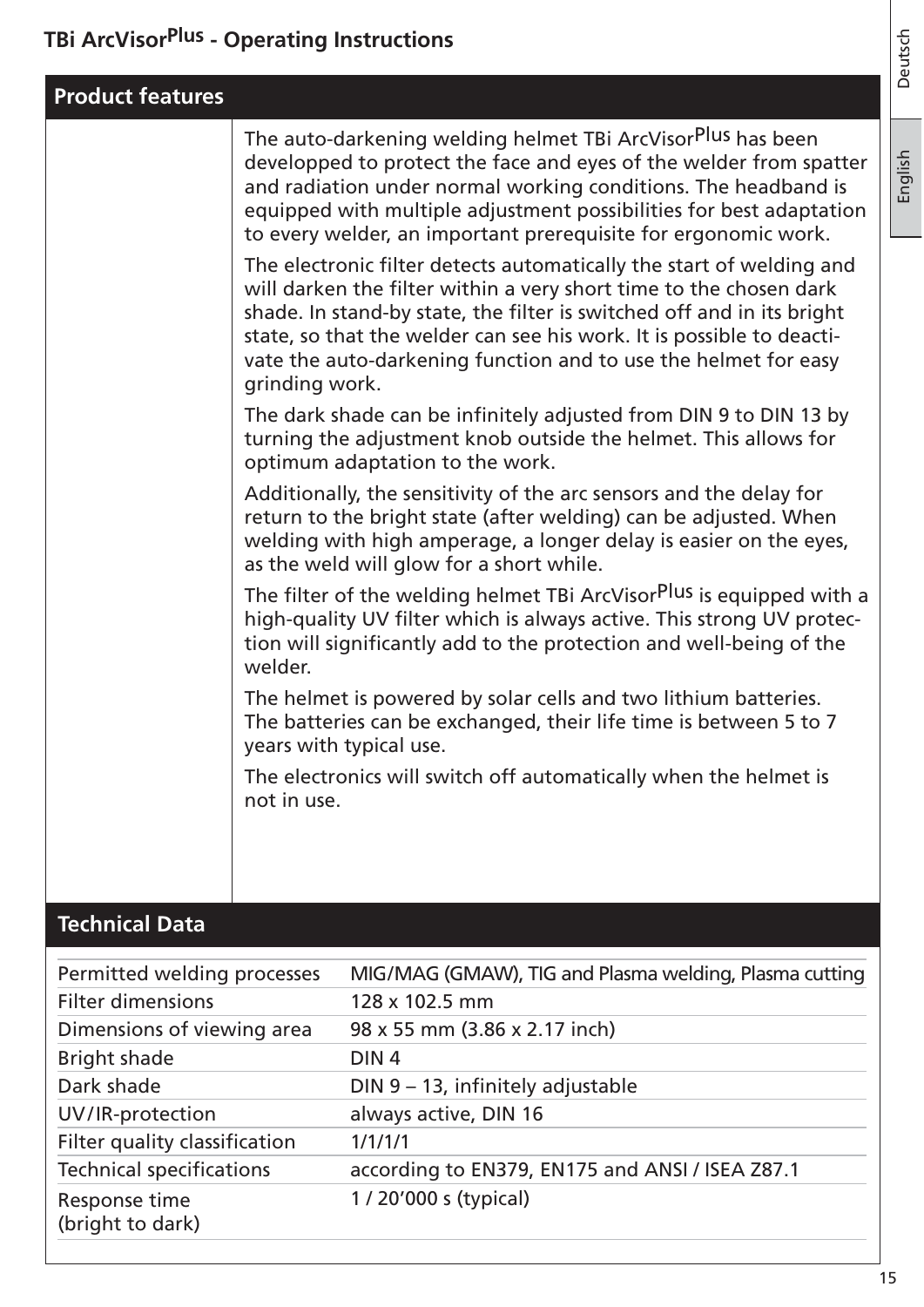| <b>Technical Data</b>             |                                                                    |
|-----------------------------------|--------------------------------------------------------------------|
| Opening delay<br>(dark to bright) | $0.3 - 0.9$ sec.<br>(adjustable short "S" / medium "M" / long "L") |
| Sensor sensitivity                | infinitely adjustable                                              |
| Operation mode switch             | auto-darkening function can be deactivated<br>for grinding         |
| Power supply                      | Solar cells and two lithium batteries, CR2450                      |
| Operating temperature             | -5 °C to +55 °C (23 °F to 131 °F)                                  |
| Storage temperature               | -20 °C to +70 °C (-4 °F to 158 °F)                                 |
| Weight                            | 470 g                                                              |

Helmet and filter are marked with the CE-sign and are in compliance with European norms EN379, EN175 and ANSI / ISEA Z87.1-2010.

| <b>Preparing the helmet</b>          |                                                                                                                                                                                                                                                                                                                                                                                                       |  |  |  |
|--------------------------------------|-------------------------------------------------------------------------------------------------------------------------------------------------------------------------------------------------------------------------------------------------------------------------------------------------------------------------------------------------------------------------------------------------------|--|--|--|
| <b>Headband</b><br>adjustment        | Adjust the headband so that a comfortable<br>position of the helmet is achieved:<br>Hight:<br>The helmet should be positioned low on the head. If necessary adjust<br>the length of the upper strap (A).<br>Distance from the eyes:<br>The filter should be close to the eyes. The headband can be fixed in                                                                                           |  |  |  |
|                                      | 3 positions (D). Make sure to set the same position on both sides.<br><b>Head circumference:</b><br>The headband must sit tight, but<br>comfortable. Turn the knob (C) to<br>D<br>adjust. In the lowered position,<br>the filter should be parallel to the<br>face. If necessary, the fixtures (B)<br>on both sides can be adjusted in<br>different positions. Use the same<br>setting on both sides. |  |  |  |
| <b>Setting the</b><br>operating mode | On theoutside of the helmet, there is a sliding switch for the<br>operating mode (E). If the switch is set to the position "Grind", the<br>helmet can be used for easy grinding.<br>The safety instructions at the beginning of this manual must be<br>observed. For welding, the sliding switch must be set to the position<br>"Weld", otherwise the filter will not darken.                         |  |  |  |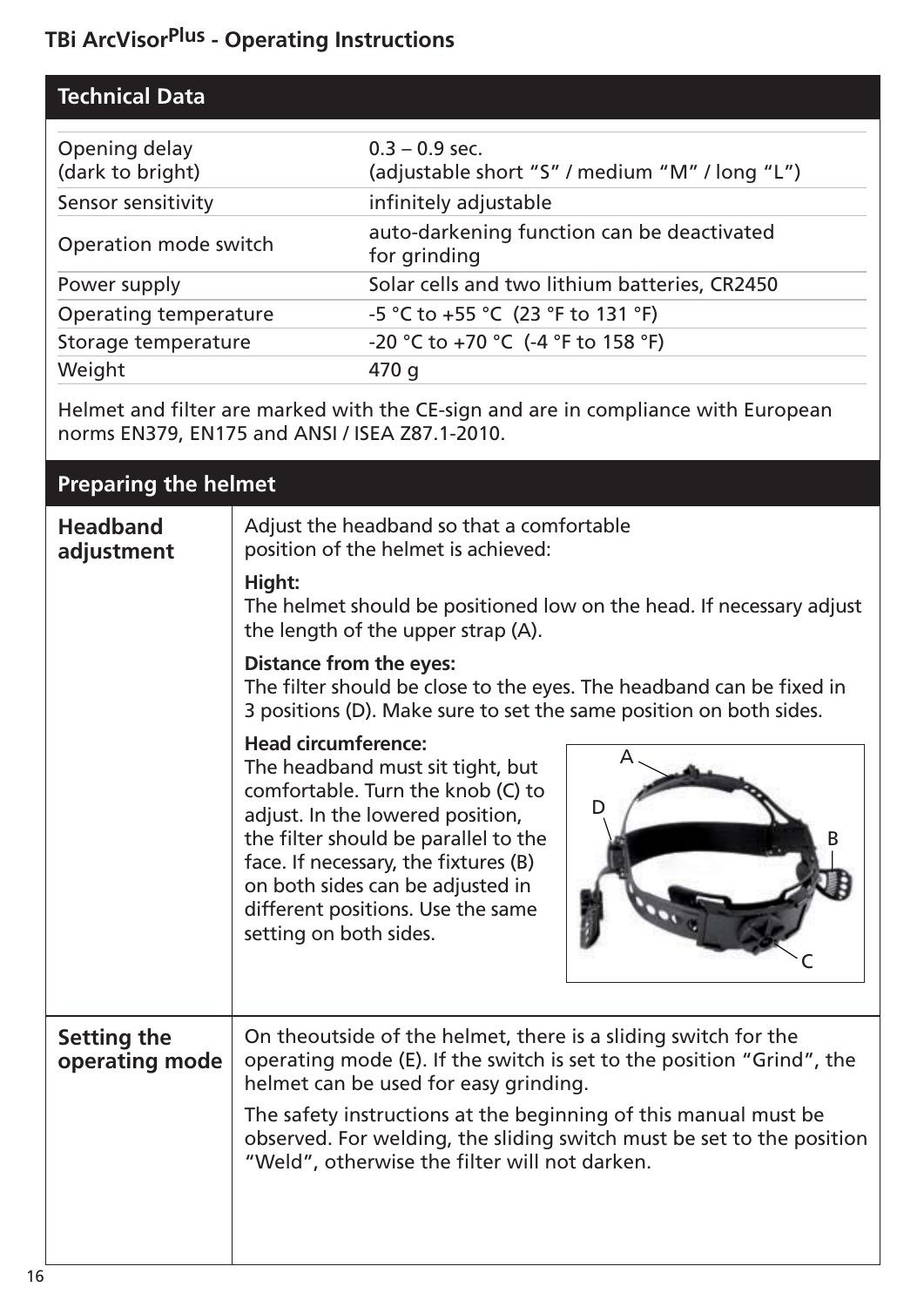| <b>Preparing the helmet</b>  |                                                                                                                                                                                                                                                |        |    |    |                 |    |                |    |    |    |    |
|------------------------------|------------------------------------------------------------------------------------------------------------------------------------------------------------------------------------------------------------------------------------------------|--------|----|----|-----------------|----|----------------|----|----|----|----|
| Danger!                      | When welding without sufficient eye protection, grave injuries to<br>the eyes of the welder may occur. Make sure that the mode switch is<br>set to position "Weld" before starting to weld.                                                    |        |    |    |                 |    |                |    |    |    |    |
| <b>Dark shade</b><br>setting | The dark shade can be infinitely adjusted between DIN 9 and DIN 13<br>by turning the adjustment knob (H). This allows for perfect adapta-<br>tion to different welding tasks. Please refer to the following table<br>for recommended settings. |        |    |    |                 |    |                |    |    |    |    |
|                              | <b>Welding current [A]</b>                                                                                                                                                                                                                     |        |    |    |                 |    |                |    |    |    |    |
| <b>Welding prozess</b>       | 20<br>40<br>80<br>0.5<br>2.5<br>10<br>125<br>175<br>225<br>275<br>350<br>450<br>300<br>100<br>150<br>250<br>15<br>200<br>500<br>5<br>30<br>60<br>400                                                                                           |        |    |    |                 |    |                |    |    |    |    |
| <b>Stick Electrode</b>       |                                                                                                                                                                                                                                                |        | 9  | 10 |                 | 11 |                | 12 |    | 13 | 14 |
| MIG (Steel)                  |                                                                                                                                                                                                                                                |        |    |    | 10 <sup>l</sup> | 11 |                | 12 |    | 13 | 14 |
| MIG (Aluminium)              | 10 <sup>l</sup><br>11<br>12<br>13<br>14                                                                                                                                                                                                        |        |    |    |                 | 15 |                |    |    |    |    |
| <b>TIG</b>                   | 9<br>11<br>12<br>13<br>14<br>10                                                                                                                                                                                                                |        |    |    |                 |    |                |    |    |    |    |
| <b>MAG</b>                   | 12<br>10<br>13<br>14<br>15<br>11                                                                                                                                                                                                               |        |    |    |                 |    |                |    |    |    |    |
| Cored wire                   | 13<br>11<br>12<br>15<br>10<br>14                                                                                                                                                                                                               |        |    |    |                 |    |                |    |    |    |    |
| Plasma cutting               | 12<br>13<br>11                                                                                                                                                                                                                                 |        |    |    |                 |    |                |    |    |    |    |
| Plasma welding               |                                                                                                                                                                                                                                                | 8<br>9 | 10 | 11 | 12              |    | 1 <sub>3</sub> |    | 14 |    | 15 |





G



**Sensitivity setting**

The sensitivity of the optical sensors that detect the welding arc can be infinitely adjusted with the knob (G) "Sensitivity". The sensitivity should be adjusted corresponding to the amount of surrounding light and the welding parameters. Correct adjustment is crucial for the reliable detection of the arc. If the filter does not darken during welding, increase the sensitivity. If it darkens without a reason, decrease sensitivity.

Low setting "Lo": The sensors are not very responsive to light. This setting is suitable for very bright and pulsating arcs (MIG/MAG welding) or intense glowing of the weld or very little ambient light during welding.

17

English Deutsch

English

Deutsch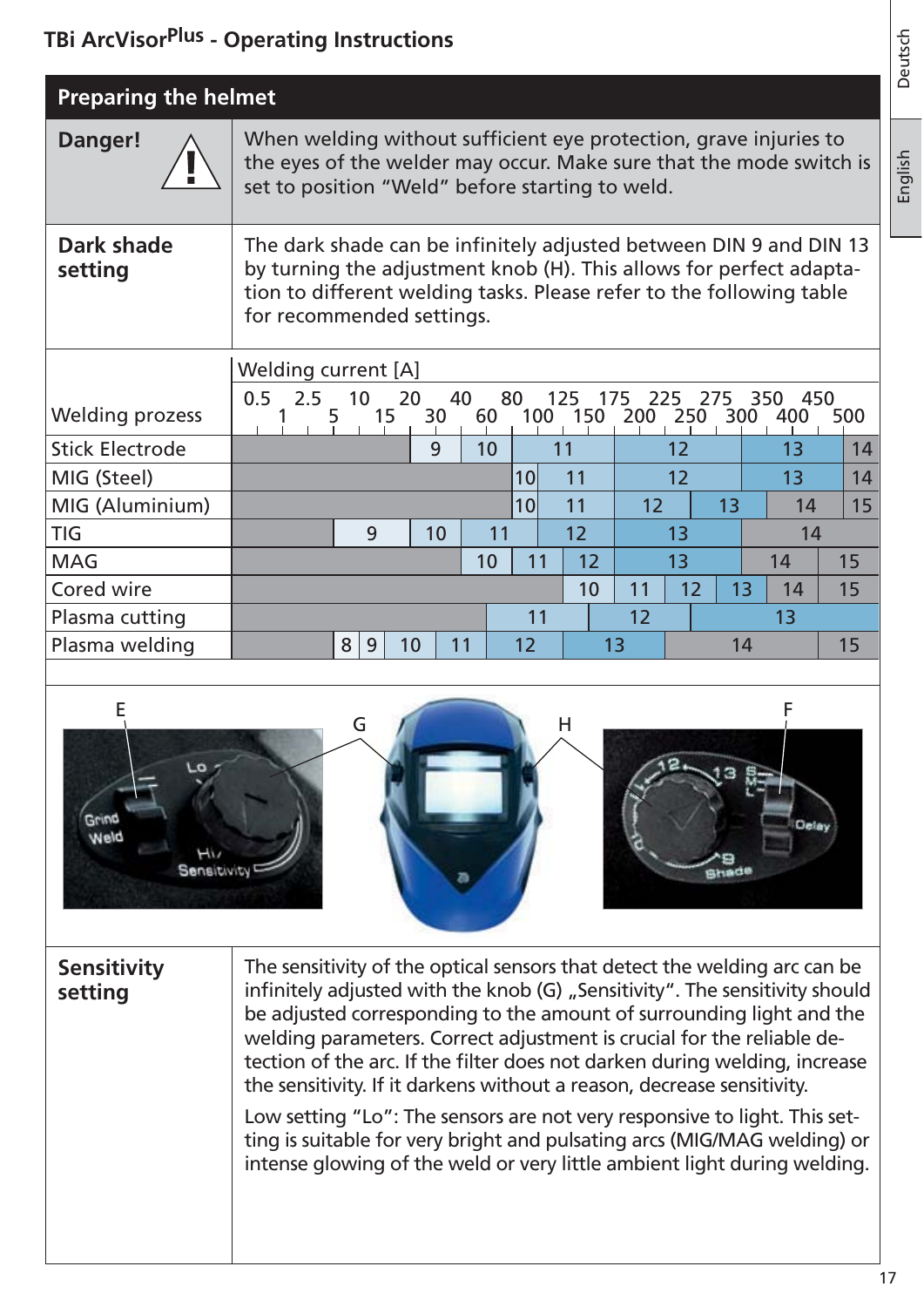| <b>Preparing the helmet</b>                    |                                                                                                                                                                                                                                                                                                                                                                                                                                                                                                                                                                                                                                                                                                                                                                             |
|------------------------------------------------|-----------------------------------------------------------------------------------------------------------------------------------------------------------------------------------------------------------------------------------------------------------------------------------------------------------------------------------------------------------------------------------------------------------------------------------------------------------------------------------------------------------------------------------------------------------------------------------------------------------------------------------------------------------------------------------------------------------------------------------------------------------------------------|
| <b>Sensitivity</b><br>setting                  | High setting "Hi": The sensors are very responsive to light. This setting<br>is suitable for a constant arc (TIG welding) or when welding with a lot<br>of ambient light.<br>To provide maximum protection, the sensitivity setting must always be<br>as high as possible!                                                                                                                                                                                                                                                                                                                                                                                                                                                                                                  |
| Setting of the<br>opening delay                | Use the sliding switch (F), Delay " on the side of the helmet to<br>adjust the opening delay (time after the end of welding to switch<br>from dark to bright shade). The delay time can be set in three steps<br>from approx. 0.3 sec. to 0.9 sec.<br>Setting Short "S": Corresponds to an opening delay of approx.<br>0.3 sec. to 0.5 sec. This setting is useful for tack welding and short<br>welds and generally when working with lower amperages.<br>Setting Long "L": Corresponds to an opening delay of approx.<br>0.6 sec. to 0.9 sec. Choose this setting for high amperage welding<br>to allow the work to cool down before the filter opens.<br>The setting Medium "M" corresponds to approx. 0.4 sec. to 0.6 sec.<br>and is in between the other two settings. |
| <b>Testing the</b><br>auto-darkening<br>filter | By pressing the button (I) "TEST" on the inner side of the filter, the<br>correct darkening and the state of the batteries can be checked.<br>As long as the button is pressed, the filter must be dark and the red<br>LED (J) "Battery" must be on. If the filter does not darken, or if the<br>red LED is not lit, the helmet must no be used. Please see the section<br>"Troubleshooting" for possible actions to solve this problem.<br><b>TBi Industrie</b><br><b>AS/NZS 1338</b><br>uttery<br><b>CSA 294.3</b><br><b>x CR2450</b>                                                                                                                                                                                                                                     |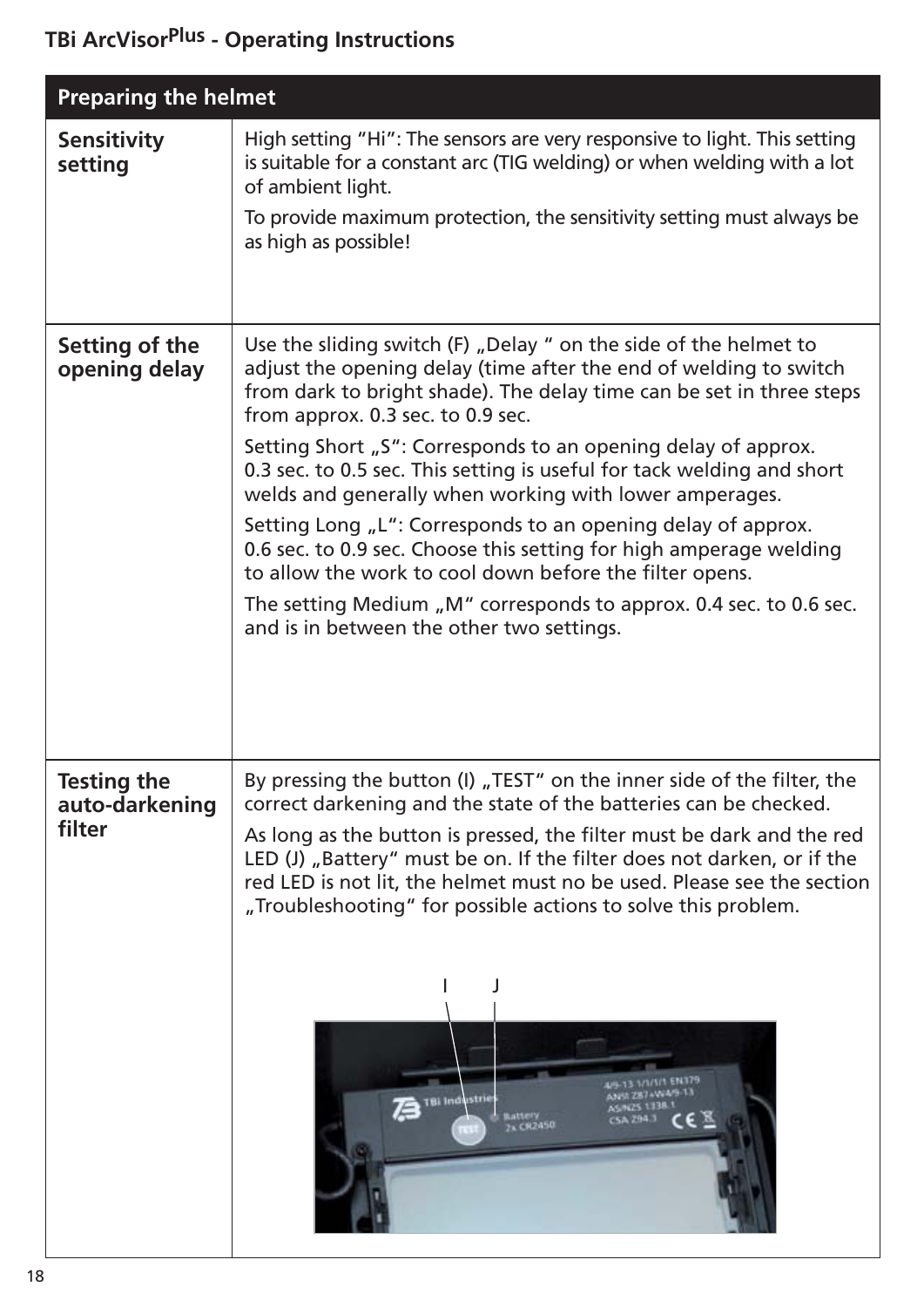| <b>Preparing the helmet</b>                         |                                                                                                                                                                                                                                                                                                                                                                                                     |  |
|-----------------------------------------------------|-----------------------------------------------------------------------------------------------------------------------------------------------------------------------------------------------------------------------------------------------------------------------------------------------------------------------------------------------------------------------------------------------------|--|
| <b>Replacing the</b><br>auto-darkening<br>filter    | Open the latches (K) above and below the filter and remove the<br>filter from the helmet. Pull off both knobs (G,H) from the helmet<br>and unscrew the locking nuts below, then remove the shade-box<br>(N) and the sensitivity-box (P) on the inside of the helmet Install the<br>new filter by performing the reverse steps.                                                                      |  |
| N                                                   | K<br>P                                                                                                                                                                                                                                                                                                                                                                                              |  |
| <b>Replacing</b><br>the Lithium<br><b>batteries</b> | Unlock the battery compartment by simultaneously pressing on<br>both sides, pull out the compartment downwards. Replace the<br>batteries by the same type, make sure to insert them with the cor-<br>rect polarity as indicated by the symbol "-" on the compartment.<br>Reinstall the battery compartment in the helmet and lock by firmly<br>pressing it in place. Always replace both batteries! |  |
|                                                     | <b>CR2450</b>                                                                                                                                                                                                                                                                                                                                                                                       |  |

Deutsch English Deutsch

English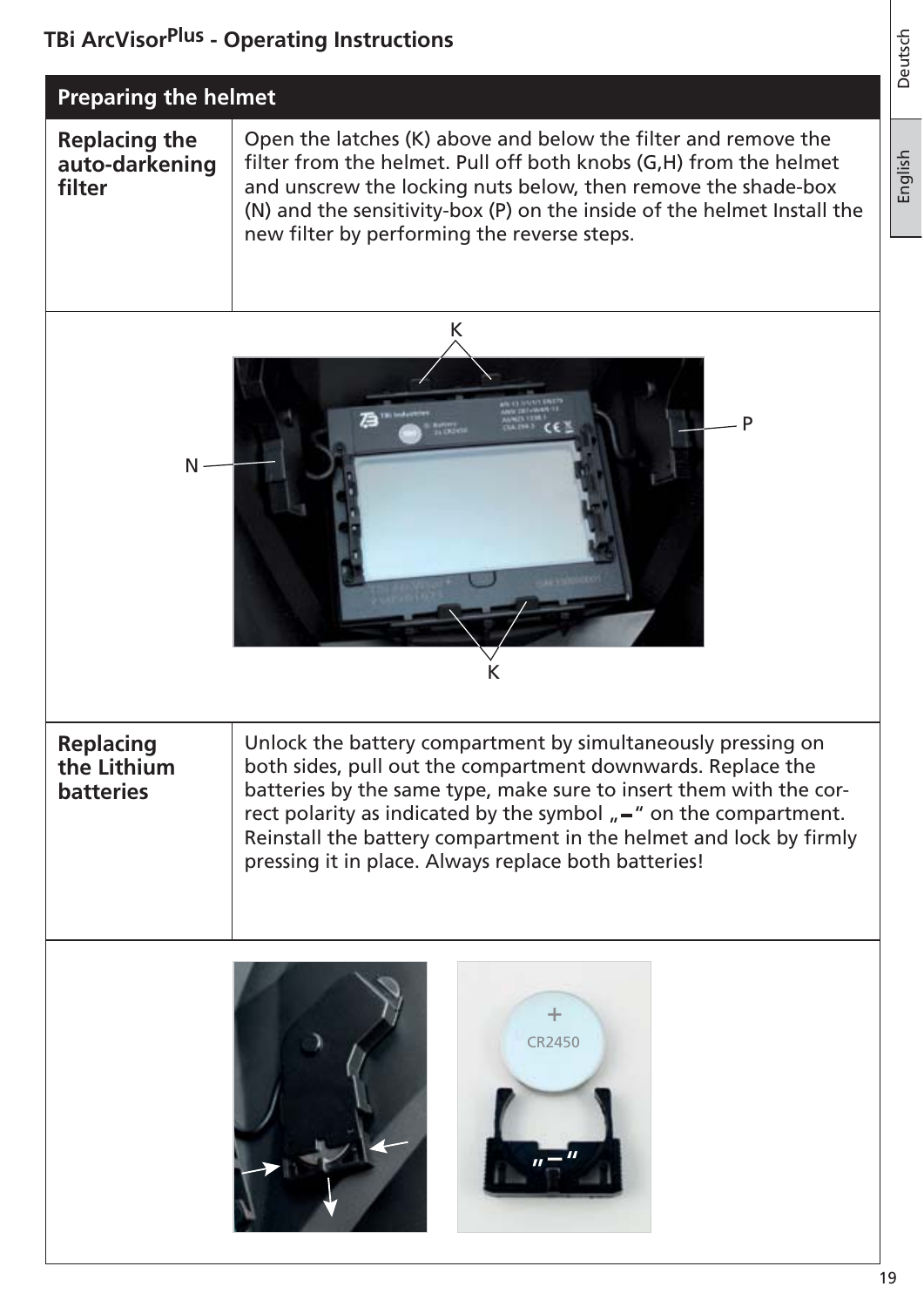| <b>Use</b>                         |                                                                                                                                                                                                                                                                                                                                                                                                                                                                                                                                                                                                                                                                                                                                                                                                                                                                              |
|------------------------------------|------------------------------------------------------------------------------------------------------------------------------------------------------------------------------------------------------------------------------------------------------------------------------------------------------------------------------------------------------------------------------------------------------------------------------------------------------------------------------------------------------------------------------------------------------------------------------------------------------------------------------------------------------------------------------------------------------------------------------------------------------------------------------------------------------------------------------------------------------------------------------|
| <b>Danger!</b>                     | Welding without sufficient eye protection may lead to grave injuries<br>to the eyes.<br>If the filter does not darken immedeately when igniting an arc, stop<br>welding immedeately. If you are not able to solve the problem with<br>the troubleshooting guide at the end of this manual, contact your<br>dealer or TBi Industries.<br>The helmet must not be used when strong sunlight falls onto the<br>front of the filter. In this situation, the correct detection of the arc<br>cannot be guaranteed.                                                                                                                                                                                                                                                                                                                                                                 |
| <b>Inspection</b><br>of the helmet | Prior to starting with welding, the welder must check the following<br>items:<br>- Will the filter darken correctly? (Press button "Test", see section<br>"Preparing the helmet")<br>- Are the four sensors at the front of the filter clean?<br>- Are the protective shields (before and behind the filter) clean and<br>without damage?<br>- Is the filter firmly attached to the helmet?<br>- Is the helmet in perfect working order?<br>- Are there any cracks or openings in the helmet where light shines<br>through?<br>- Is the helmet set up properly for the planned welding task and<br>is the slide switch in the position "Weld"?<br>If any damages are found, they must be expertly repaired before<br>beginning work. If there are any doubts if the helmet will function<br>properly, do not use it any more. Contact your specialist dealer for<br>support. |
| <b>Use</b>                         | Before beginning work, test correct settings and function of the<br>helmet by igniting an arc for a short time only. If necessary, readjust<br>settings. In between welding, the helmet can be easily raised. After<br>lowering it again, it is ready for welding.                                                                                                                                                                                                                                                                                                                                                                                                                                                                                                                                                                                                           |
| <b>Storage after</b><br>use        | After use, please set the sensitivity to "Lo" and store the helmet<br>with the filter facing downwards, to avoid unneccessary activation<br>of the filter. The electronics will switch itself off to save energy.                                                                                                                                                                                                                                                                                                                                                                                                                                                                                                                                                                                                                                                            |
| <b>Maintenance and Care</b>        |                                                                                                                                                                                                                                                                                                                                                                                                                                                                                                                                                                                                                                                                                                                                                                                                                                                                              |
|                                    | - Prior to every use of the helmet, check all parts for wear or dama-<br>ge. Replace all consumable parts on a regular basis. Damaged<br>parts must be replaced before<br>the next use of the helmet.                                                                                                                                                                                                                                                                                                                                                                                                                                                                                                                                                                                                                                                                        |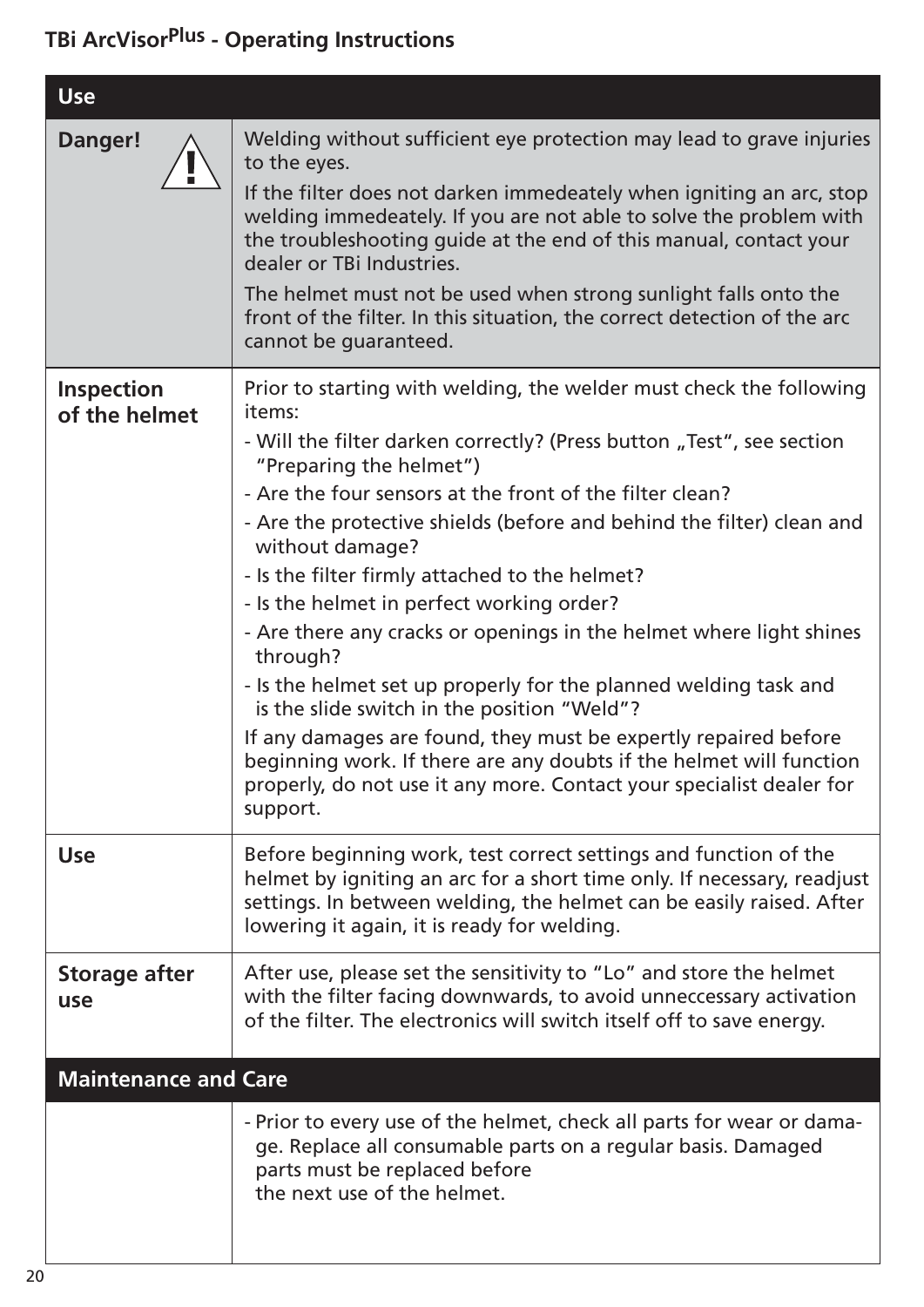English

#### **TBi ArcVisorPlus - Operating Instructions**

| <b>Maintenance and Care</b> |                                                                                                                                                                                                                                                                                                                                                                                                              |  |  |  |  |  |
|-----------------------------|--------------------------------------------------------------------------------------------------------------------------------------------------------------------------------------------------------------------------------------------------------------------------------------------------------------------------------------------------------------------------------------------------------------|--|--|--|--|--|
|                             | - Regularly clean your helmet, the protective shields and the front<br>of the filter, including solar cells and optical sensors, using a soft<br>towel lighly wetted with warm water and mild soap. Keep the<br>solar cells (R) and sensors (S) clean at all times and do not cover<br>them with any object. The welding arc must be detected by the<br>optical sensors in order for the helmet to function. |  |  |  |  |  |
|                             | - Never submerse the helmet or filter in water or other liquids.<br>Do not use cleaning agents that contain abrasive particles, sol-<br>vents or oil.                                                                                                                                                                                                                                                        |  |  |  |  |  |
|                             | - Protect the autodarkening filter against liquids and dirt                                                                                                                                                                                                                                                                                                                                                  |  |  |  |  |  |
|                             | - Immedeately replace the protective shields<br>when scratches, cracks or other damages<br>R.<br>are visible.                                                                                                                                                                                                                                                                                                |  |  |  |  |  |
|                             | - Immedeately replace the filter when it<br>is damaged or does not function properly.                                                                                                                                                                                                                                                                                                                        |  |  |  |  |  |
|                             | - Do not try to open the filter, there are<br>no servicable parts in side.                                                                                                                                                                                                                                                                                                                                   |  |  |  |  |  |

# **Trouble shooting guide**

| Fault                                                      | <b>Possible cause</b>                                                                             | <b>Solution</b>                                                                                                                                                                    |
|------------------------------------------------------------|---------------------------------------------------------------------------------------------------|------------------------------------------------------------------------------------------------------------------------------------------------------------------------------------|
| Uneven darkening                                           | Headband / distance to eyes<br>has not been set to the<br>same distance on left and<br>right side | Choose the same setting on both sides                                                                                                                                              |
| The filter does not<br>change to dark<br>state or flickers | Mode switch is in position<br>"Grind"                                                             | Switch to position "Weld"                                                                                                                                                          |
|                                                            | Protective shield or sensors<br>are dirty or covered                                              | Clean, if needed replace protectiv<br>shield                                                                                                                                       |
|                                                            | Welding current is too low                                                                        | Increase "Sensitivity" by turning the<br>knob into direction "Hi" Bring the<br>switch "Delay" into position "L"                                                                    |
|                                                            | <b>Batteries drained</b>                                                                          | Press button "TEST" on the filter, if<br>the red LED does not light up, pro-<br>ceed as detailed below.                                                                            |
|                                                            | Filter defective                                                                                  | Press button "TEST" on the filter, the<br>filter must darken. If the filter does<br>not darken, it is defective and further<br>use is not permitted. Risk of severe<br>eye injury! |
|                                                            | Unknown fault                                                                                     | Filter is defective and further use<br>is not permitted. Risk of severe eye<br>injury!                                                                                             |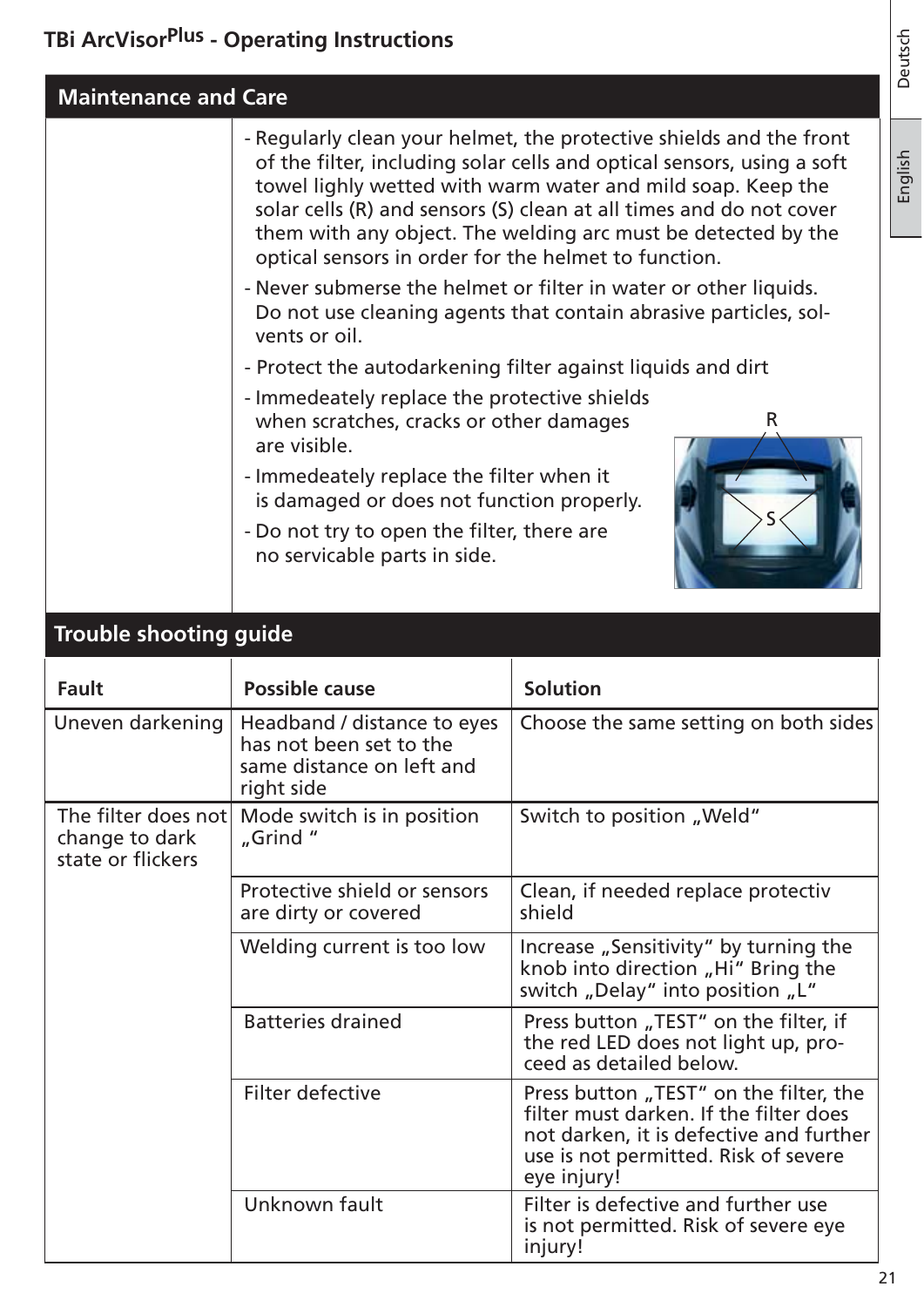| <b>Trouble shooting guide</b>                     |                                                                                                                            |                                                              |  |
|---------------------------------------------------|----------------------------------------------------------------------------------------------------------------------------|--------------------------------------------------------------|--|
| <b>Fault</b>                                      | <b>Possible cause</b>                                                                                                      | <b>Solution</b>                                              |  |
| Filter reacts slowly                              | The helmet is used at low<br>temperatures                                                                                  | The helmet must not be used<br>below -5 °C (23 °F)           |  |
| Low visibility<br>through the filter              | Protective shields or the<br>filter window are dirty or<br>scratches                                                       | Clean, replace if necessary                                  |  |
|                                                   | Too high dark shade<br>selected                                                                                            | Select a dark shade corresponding<br>to the application      |  |
|                                                   | Not enough ambient light                                                                                                   | Improve illumination of the work area                        |  |
| When pressing the                                 | Batteries are drained                                                                                                      | Install new batteries                                        |  |
| button "Test" the<br>red LED does not<br>light up | Wrong polarity of the in-<br>stalled batteries                                                                             | Check and install correctly                                  |  |
|                                                   | <b>Battery compartment not</b><br>installed or not locked                                                                  | Install and lock battery compartment                         |  |
|                                                   | No batteries installed                                                                                                     | Install new batteries                                        |  |
| <b>Replacement parts</b>                          |                                                                                                                            |                                                              |  |
| <b>Parts</b>                                      | Pos. Description<br>Outside protective shield<br>1<br>2<br>Autodarkening filter, DIN 9-13<br>3<br>Inside protective shield | Part no.<br>714P002073<br>714P102092<br>714P002074           |  |
|                                                   | Head gear for helmet (without cushion)<br>4<br>cushion<br>5                                                                | 714P002075<br>714P002077                                     |  |
|                                                   | 6<br>Mounting set for head gear outside                                                                                    | 714P002076                                                   |  |
|                                                   |                                                                                                                            | Autodarkening welding helmet, TBi ArcVisorPlus<br>714P101024 |  |

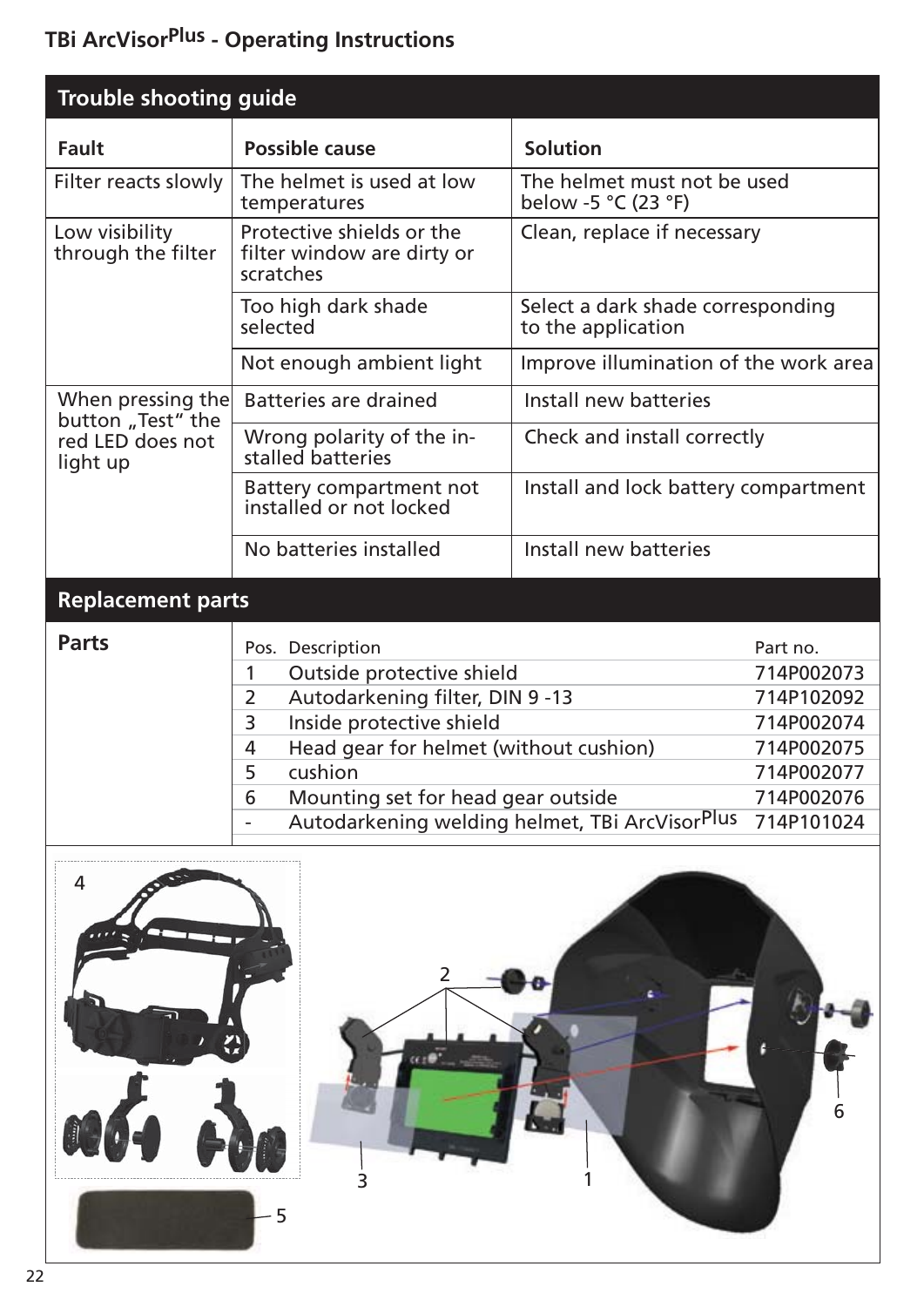Deutsch English Deutsch

English

| <b>Disposal</b>                          |                                                                                                                                                                                                                                  |
|------------------------------------------|----------------------------------------------------------------------------------------------------------------------------------------------------------------------------------------------------------------------------------|
| <b>European</b><br>regulations           | The device contains installed buffer batteries of the type lithium<br>button cells. These batteries can be removed or exchanged by the<br>end user.                                                                              |
|                                          | In accordance with European regulations, the device is marked with<br>the following symbol, prohibiting disposal with normal household<br>waste.                                                                                 |
| <b>Regulations in</b><br>other countries | For proper disposal of the device, please hand it over to a suitable<br>recycling company. Please respect the applicable laws and regulati-<br>ons in your country concerning the disposal of electronic waste and<br>batteries. |